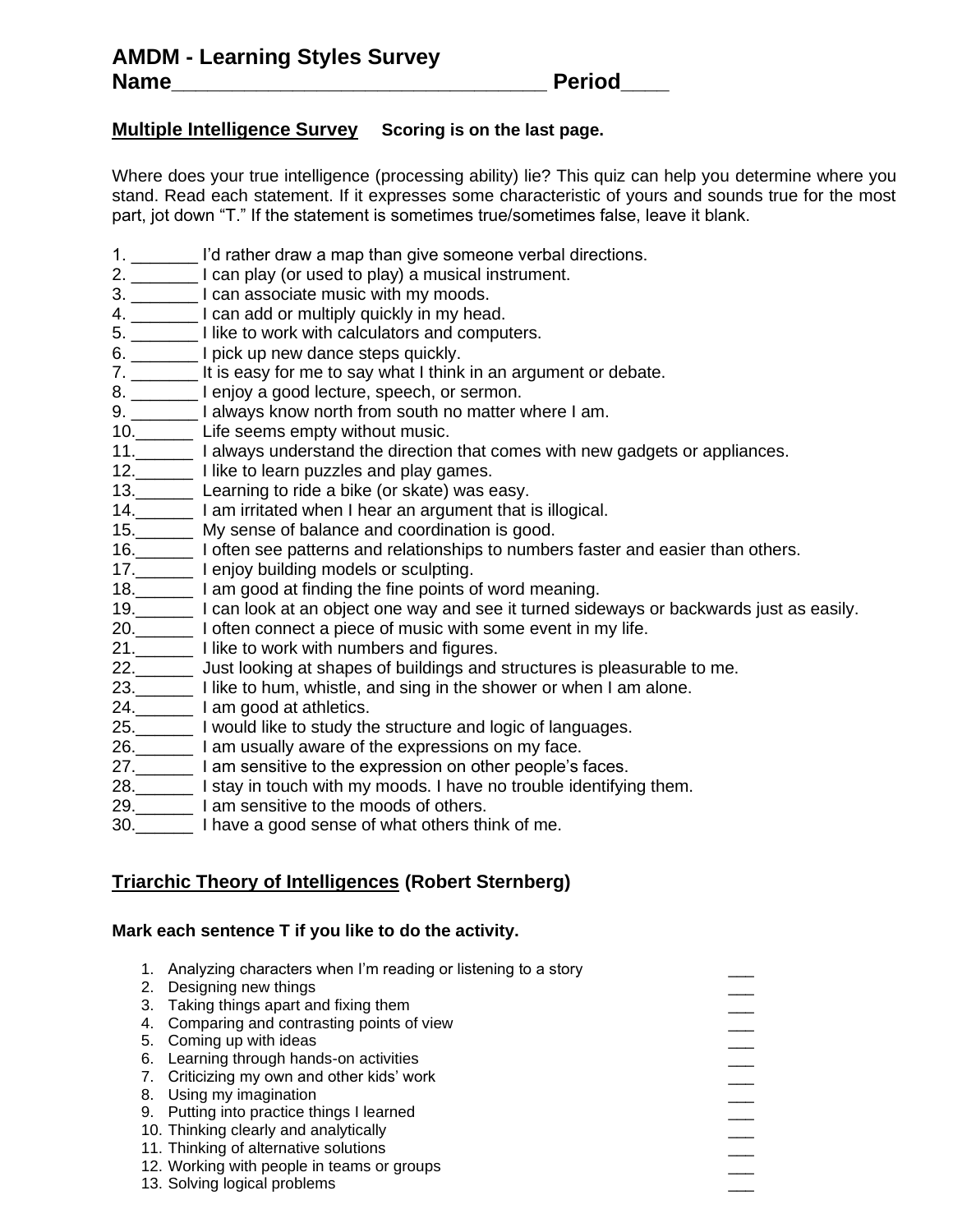| 14. Noticing things others often ignore                          |  |
|------------------------------------------------------------------|--|
| 15. Resolving conflicts                                          |  |
| 16. Evaluating my own and other's points of view                 |  |
| 17. Thinking in pictures and images                              |  |
| 18. Advising friends on their problems                           |  |
| 19. Explaining difficult ideas or problems to others             |  |
| 20. Supposing things were different                              |  |
| 21. Convincing someone to do something                           |  |
| 22. Making inferences and deriving conclusions                   |  |
| 23. Drawing                                                      |  |
| 24. Learning by interacting with others                          |  |
| 25. Sorting and classifying                                      |  |
| 26. Inventing new words, games, approaches                       |  |
| 27. Applying my knowledge                                        |  |
| 28. Using graphic organizers or images to organize your thoughts |  |
| 29. Composing                                                    |  |
| 30. Adapting to new situations                                   |  |
|                                                                  |  |

# **Modality Preferences**

Follow the directions below to get a score that will indicate your own modality (sense) preference(s). Keep in mind that sensory preferences are usually evident only during prolonged and complex learning tasks.

Directions: For each item, circle "A" if you agree that the statement describes you most of the time.

| 1. | I prefer reading a story rather than listening to someone tell it.                          | A |
|----|---------------------------------------------------------------------------------------------|---|
| 2. | I would rather watch television than listen to the radio.                                   | A |
| 3. | I remember names better than faces.                                                         | A |
| 4. | I like classrooms with lots of posters and pictures around the room.                        | A |
| 5. | The appearance of my handwriting is important to me.                                        | A |
| 6. | I think more often in pictures.                                                             | A |
| 7. | I am distracted by visual disorder or movement.                                             | A |
| 8. | I have difficulty remembering directions that were told to me.                              | A |
| 9. | I would rather watch athletic events than participate in them.                              | A |
|    | 10. I tend to organize my thoughts by writing them down.                                    | A |
|    | 11. My facial expression is a god indicator of my emotions.                                 | A |
|    | 12. I tend to remember names better than faces.                                             | A |
|    | 13. I would enjoy taking part in dramatic events like plays.                                | A |
|    | 14. I tend to sub vocalize and think in sounds.                                             | A |
|    | 15. I am easily distracted by sounds.                                                       | A |
|    | 16. I easily forget what I read unless I talk about it.                                     | A |
|    | 17. I would rather listen to the radio than watch TV.                                       | A |
|    | 18. My handwriting is not very good.                                                        | A |
|    | 19. When faced with a problem, I tend to talk it through.                                   | A |
|    | 20. I express my emotions verbally.                                                         | A |
|    | 21. I would rather be in a group discussion then read about a topic.                        | A |
|    | 22. I prefer talking on the phone rather than writing a letter to someone.                  | A |
|    | 23. I would rather participate in athletic events than watch them.                          | A |
|    | 24. I prefer going to museums where I can touch the exhibits.                               | A |
|    | 25. My handwriting deteriorates when the space becomes smaller.                             | A |
|    | 26. My mental pictures are usually accompanied by movement.                                 | A |
|    | 27. I like being outdoors and doing things like biking, camping, swimming, hiking etc.      | A |
|    | 28. I remember best what was done rather then what was seen or talked about.                | A |
|    | 29. When faced with a problem, I often select the solution involving the greatest activity. | A |
|    | 30. I like to make models or other hand-crafted items.                                      | A |
|    | 31. I would rather do experiments rather then read about them.                              | A |
|    | 32. My body language is a good indicator of my emotions.                                    | A |
|    | 33. I have difficulty remembering verbal directions if I have not done the activity before. | Α |